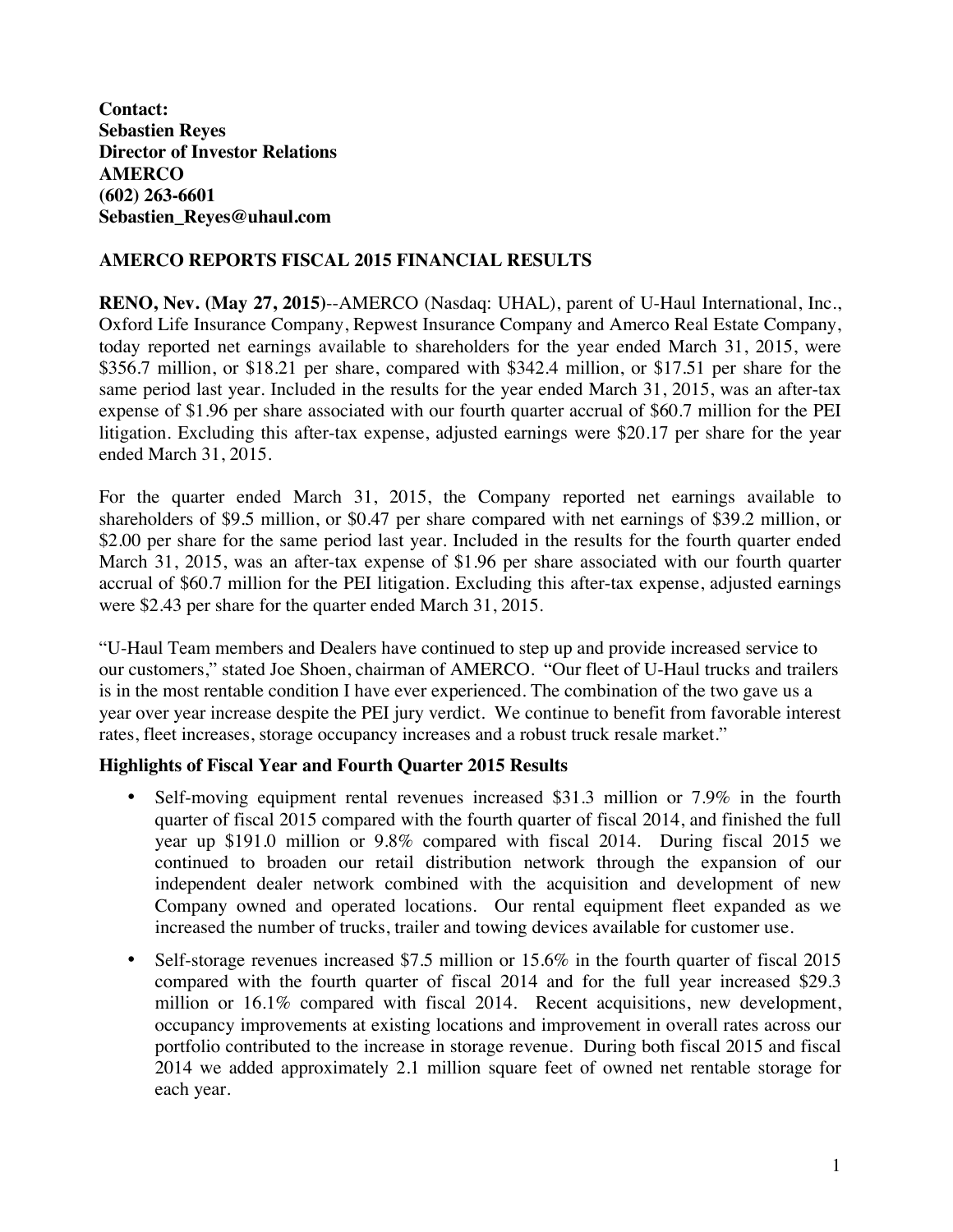- During the fourth quarter of fiscal 2015 the Company recorded an accrual related to the PEI litigation resulting in an increase in operating expenses of \$60.7 million. The accrual represents the Judgment as entered by the Court in favor of PEI. Post judgment motions have been filed by both parties.
- Operating earnings at our Moving and Storage operating segment, excluding the PEI litigation accrual increased \$9.6 million in the fourth quarter of fiscal 2015 compared with the same period last year and for the full year increased \$86.4 million.
- Operating earnings at our Life Insurance segment increased \$3.1 million for fiscal year 2015 compared with fiscal 2014 while operating earnings at our Property and Casualty Insurance segment increased \$4.1 million for the same time periods.
- Gross truck and trailer capital expenditures for fiscal 2015 were approximately \$959 million compared with approximately \$776 million for fiscal 2014. Proceeds from the sales of rental equipment were \$407 million for fiscal 2015 compared with \$258 million in fiscal 2014. Spending on real estate related acquisitions and projects increased approximately \$54 million to \$375 million in fiscal 2015 compared with fiscal 2014.

AMERCO will hold its investor call for fiscal 2015 on Thursday, May 28, 2015, at 8 a.m. Arizona Time (11 a.m. Eastern). The call will be broadcast live over the Internet at www.amerco.com. To hear a simulcast of the call, or a replay, visit www.amerco.com.

# **About AMERCO**

AMERCO is the parent company of U-Haul International, Inc., Oxford Life Insurance Company, Repwest Insurance Company and Amerco Real Estate Company. U-Haul is in the shared use business and was founded on the fundamental philosophy that the division of use and specialization of ownership is good for both U-Haul customers and the environment.

Certain of the statements made in this press release regarding our business constitute forwardlooking statements as contemplated under the Private Securities Litigation Reform Act of 1995. Actual results may differ materially from those anticipated as a result of various risks and uncertainties. Readers are cautioned not to place undue reliance on these forward-looking statements that speak only as of the date hereof. The Company undertakes no obligation to publish revised forward-looking statements to reflect events or circumstances after the date hereof or to reflect the occurrence of unanticipated events, except as required by law. For a brief discussion of the risks and uncertainties that may affect AMERCO's business and future operating results, please refer to our Form 10-K for the quarter ended March 31, 2015, which is on file with the SEC.

*###*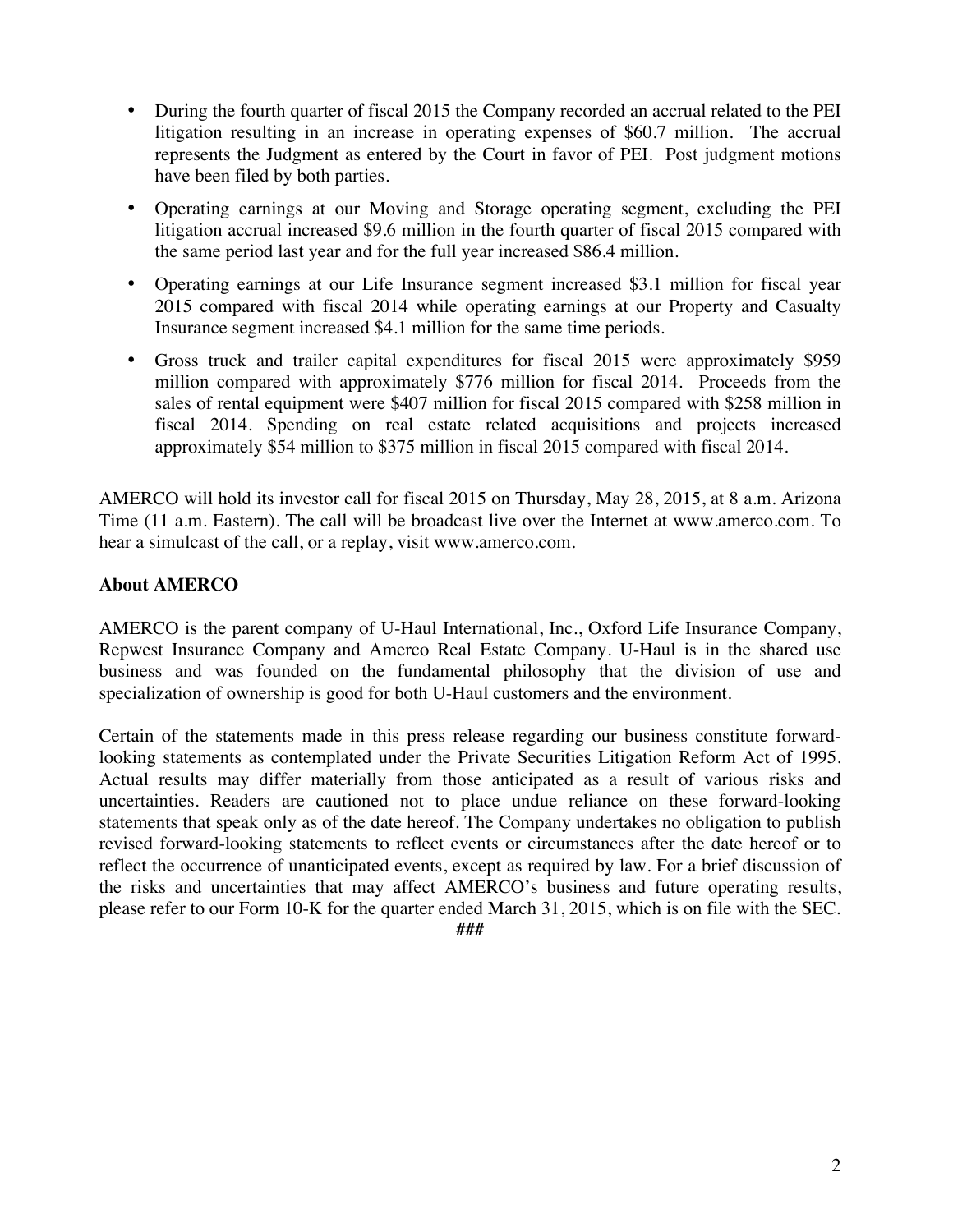#### *Report on Business Operations*

Listed below on a consolidated basis are revenues for our major product lines for the fourth quarter and the full year of fiscal 2015 and 2014.

|                                             | Quarter Ended Mar. 31, |           | Twelve Months Ended Mar. 31, |             |
|---------------------------------------------|------------------------|-----------|------------------------------|-------------|
|                                             | 2015                   | 2014      | 2015                         | 2014        |
|                                             |                        |           | (In thousands)               |             |
| Revenues:                                   |                        |           |                              |             |
| Self-moving equipment rentals               | \$429,967              | \$398,636 | \$2,146,391                  | \$1,955,423 |
| Self-storage revenues                       | 55,513                 | 48,003    | 211,136                      | 181,794     |
| Self-moving $\&$ self-storage products $\&$ |                        |           |                              |             |
| service sales                               | 52,574                 | 51,072    | 244,177                      | 234,187     |
| Property management fees                    | 6,371                  | 6,907     | 25,341                       | 24,493      |
| Life insurance premiums                     | 40,106                 | 38,211    | 156,103                      | 157,919     |
| Property and casualty insurance premiums    | 10,791                 | 10,000    | 46,456                       | 41,052      |
| Net investment and interest income          | 21,074                 | 19,755    | 84,728                       | 79,591      |
| Other revenue                               | 26,334                 | 29,157    | 160,199                      | 160,793     |
| Total revenues                              | \$642,730              | \$601,741 | \$3,074,531                  | \$2,835,252 |

Listed below are revenues and earnings from operations at each of our operating segments for the fourth quarter and the full year of fiscal 2015 and 2014.

|                                           |           | Quarter Ended Mar. 31, | Twelve Months Ended Mar. 31, |             |
|-------------------------------------------|-----------|------------------------|------------------------------|-------------|
|                                           | 2015      | 2014                   | 2015                         | 2014        |
| Moving and storage                        |           |                        | (In thousands)               |             |
| Revenues                                  | \$573,539 | \$537,186              | \$2,800,438                  | \$2,571,950 |
| Earnings from operations before equity    |           |                        |                              |             |
| earnings of subsidiaries                  | 21,286    | 72,391                 | 610,430                      | 584,681     |
| Property and casualty insurance           |           |                        |                              |             |
| Revenues                                  | 13,787    | 12,643                 | 59,275                       | 51,644      |
| Earnings from operations                  | 5,542     | 2,815                  | 23,477                       | 19,332      |
| Life insurance                            |           |                        |                              |             |
| Revenues                                  | 56,536    | 52,924                 | 219,656                      | 215,528     |
| Earnings from operations                  | 8,173     | 6,840                  | 29,755                       | 26,671      |
| Eliminations                              |           |                        |                              |             |
| Revenues                                  | (1,132)   | (1,012)                | (4,838)                      | (3,870)     |
| Earnings from operations before equity in |           |                        |                              |             |
| earnings of subsidiaries                  | (164)     | (147)                  | (638)                        | (470)       |
| Consolidated results                      |           |                        |                              |             |
| Revenues                                  | 642,730   | 601,741                | 3,074,531                    | 2,835,252   |
| Earnings from operations                  | 34,837    | 81,899                 | 663,024                      | 630,214     |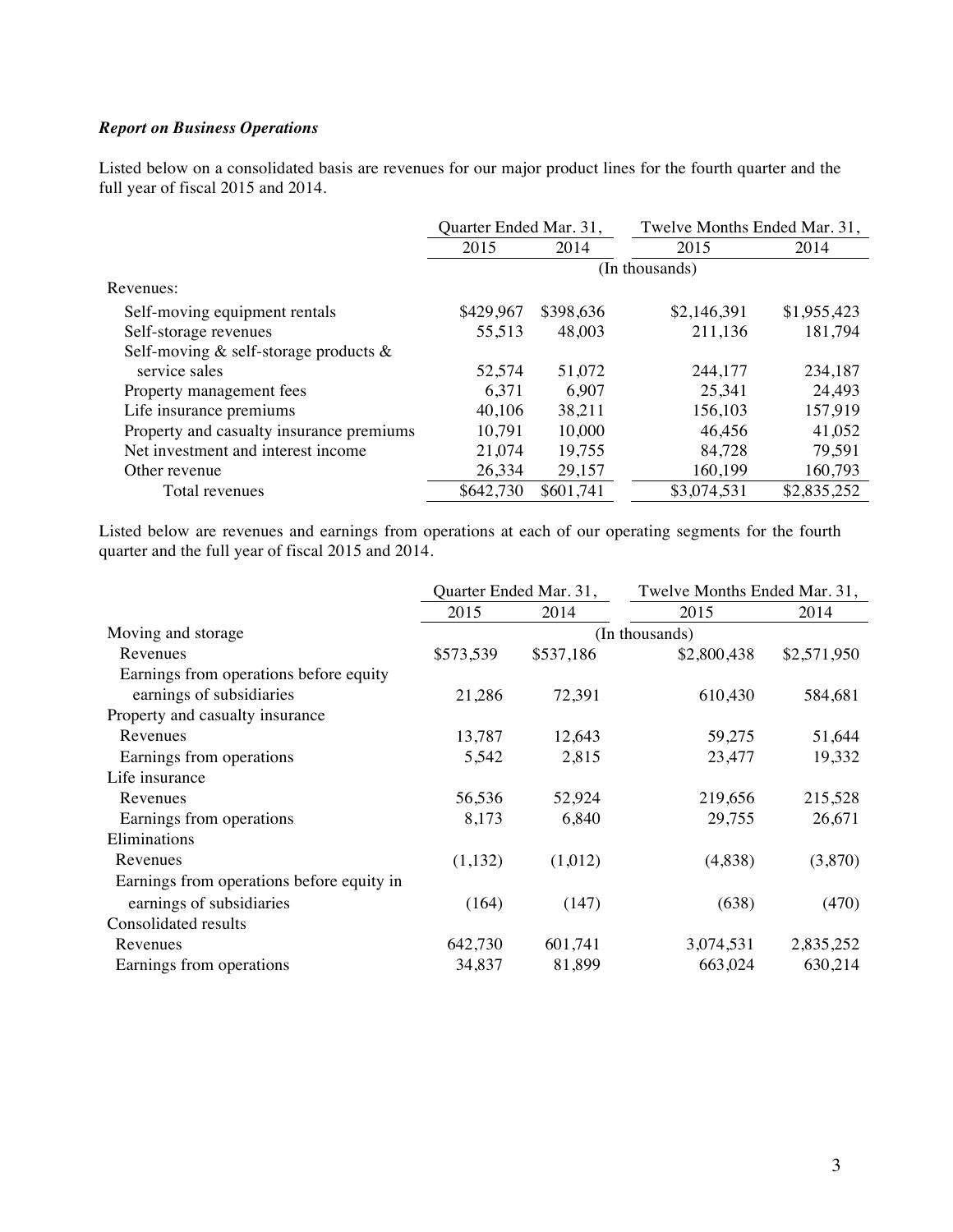The Company owns and manages self-storage facilities. Self-storage revenues reported in the consolidated financial statements represent Company-owned locations only. Self-storage data for our owned storage locations follows:

|                                                    | Quarter Ended March 31,               |        |
|----------------------------------------------------|---------------------------------------|--------|
|                                                    | 2015                                  | 2014   |
|                                                    | (In thousands, except occupancy rate) |        |
| Room count as of March 31                          | 232                                   | 207    |
| Square footage as of March 31                      | 20,318                                | 18,164 |
| Average monthly number of rooms occupied           | 183                                   | 163    |
| Average monthly occupancy rate based on room count | 79.5%                                 | 79.3%  |
| Average monthly square footage occupied            | 16,347                                | 14,543 |

|                                                    | Twelve Months Ended March 31,         |        |
|----------------------------------------------------|---------------------------------------|--------|
|                                                    | 2015                                  | 2014   |
|                                                    | (In thousands, except occupancy rate) |        |
| Room count as of March 31                          | 232                                   | 207    |
| Square footage as of March 31                      | 20,318                                | 18,164 |
| Average monthly number of rooms occupied           | 180                                   | 160    |
| Average monthly occupancy rate based on room count | 81.7%                                 | 80.5%  |
| Average monthly square footage occupied            | 16,021                                | 14,148 |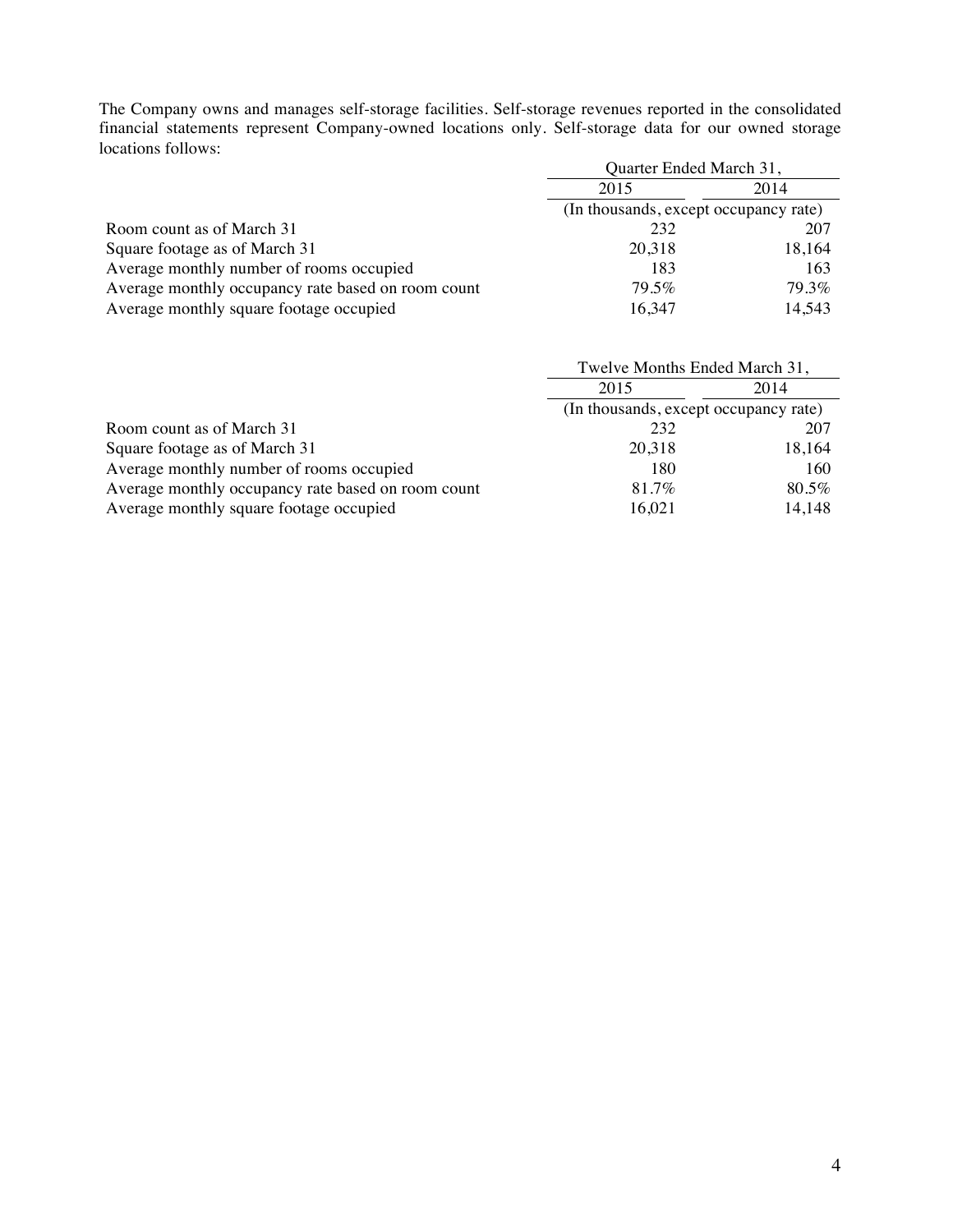#### **AMERCO AND CONSOLIDATED ENTITIES CONDENSED CONSOLIDATED BALANCE SHEETS**

|                                                              |                 | March 31, |                |
|--------------------------------------------------------------|-----------------|-----------|----------------|
|                                                              | 2015            |           | 2014           |
|                                                              |                 |           | (In thousands) |
| <b>ASSETS</b>                                                |                 |           |                |
| Cash and cash equivalents                                    | \$<br>441,850   | \$        | 495,112        |
| Reinsurance recoverables and trade receivables, net          | 189,869         |           | 199,322        |
| Inventories, net                                             | 69,472          |           | 67,020         |
| Prepaid expenses                                             | 126,296         |           | 55,269         |
| Investments, fixed maturities and marketable equities        | 1,304,962       |           | 1,138,275      |
| Investments, other                                           | 268,720         |           | 248,850        |
| Deferred policy acquisition costs, net                       | 115,422         |           | 118,707        |
| Other assets                                                 | 106,157         |           | 97,588         |
| Related party assets                                         | 141,790         |           | 169,624        |
|                                                              | 2,764,538       |           | 2,589,767      |
| Property, plant and equipment, at cost:                      |                 |           |                |
| Land                                                         | 467,482         |           | 405,177        |
| Buildings and improvements                                   | 1,728,033       |           | 1,430,272      |
| Furniture and equipment                                      | 355,349         |           | 322,146        |
| Rental trailers and other rental equipment                   | 436,642         |           | 373,325        |
| Rental trucks                                                | 3,059,987       |           | 2,610,797      |
|                                                              | 6,047,493       |           | 5, 141, 717    |
| Less: Accumulated depreciation                               | (1,939,856)     |           | (1,732,506)    |
| Total property, plant and equipment                          | 4, 107, 637     |           | 3,409,211      |
| Total assets                                                 | \$<br>6,872,175 | \$        | 5,998,978      |
| <b>LIABILITIES AND STOCKHOLDERS' EQUITY</b>                  |                 |           |                |
| Liabilities:                                                 |                 |           |                |
| Accounts payable and accrued expenses                        | \$<br>495,135   | \$        | 357,954        |
| Notes, loans and leases payable                              | 2,190,869       |           | 1,942,359      |
| Policy benefits and losses, claims and loss expenses payable | 1,062,188       |           | 1,082,598      |
| Liabilities from investment contracts                        | 685,745         |           | 616,725        |
| Other policyholders' funds and liabilities                   | 8,999           |           | 7,988          |
| Deferred income                                              | 18,081          |           | 31,390         |
| Deferred income taxes                                        | 526,799         |           | 432,596        |
| Total liabilities                                            | 4,987,816       |           | 4,471,610      |
|                                                              |                 |           |                |
| Common stock                                                 | 10,497          |           | 10,497         |
| Additional paid-in capital                                   | 449,668         |           | 444,210        |
| Accumulated other comprehensive loss                         | (34,365)        |           | (53, 923)      |
| Retained earnings                                            | 2,142,600       |           | 1,805,453      |
| Cost of common shares in treasury, net                       | (525, 653)      |           | (525, 653)     |
| Cost of preferred shares in treasury, net                    | (151,997)       |           | (151,997)      |
| Unearned employee stock ownership plan shares                | (6,391)         |           | (1,219)        |
| Total stockholders' equity                                   | 1,884,359       |           | 1,527,368      |
| Total liabilities and stockholders' equity                   | \$<br>6,872,175 | \$        | 5,998,978      |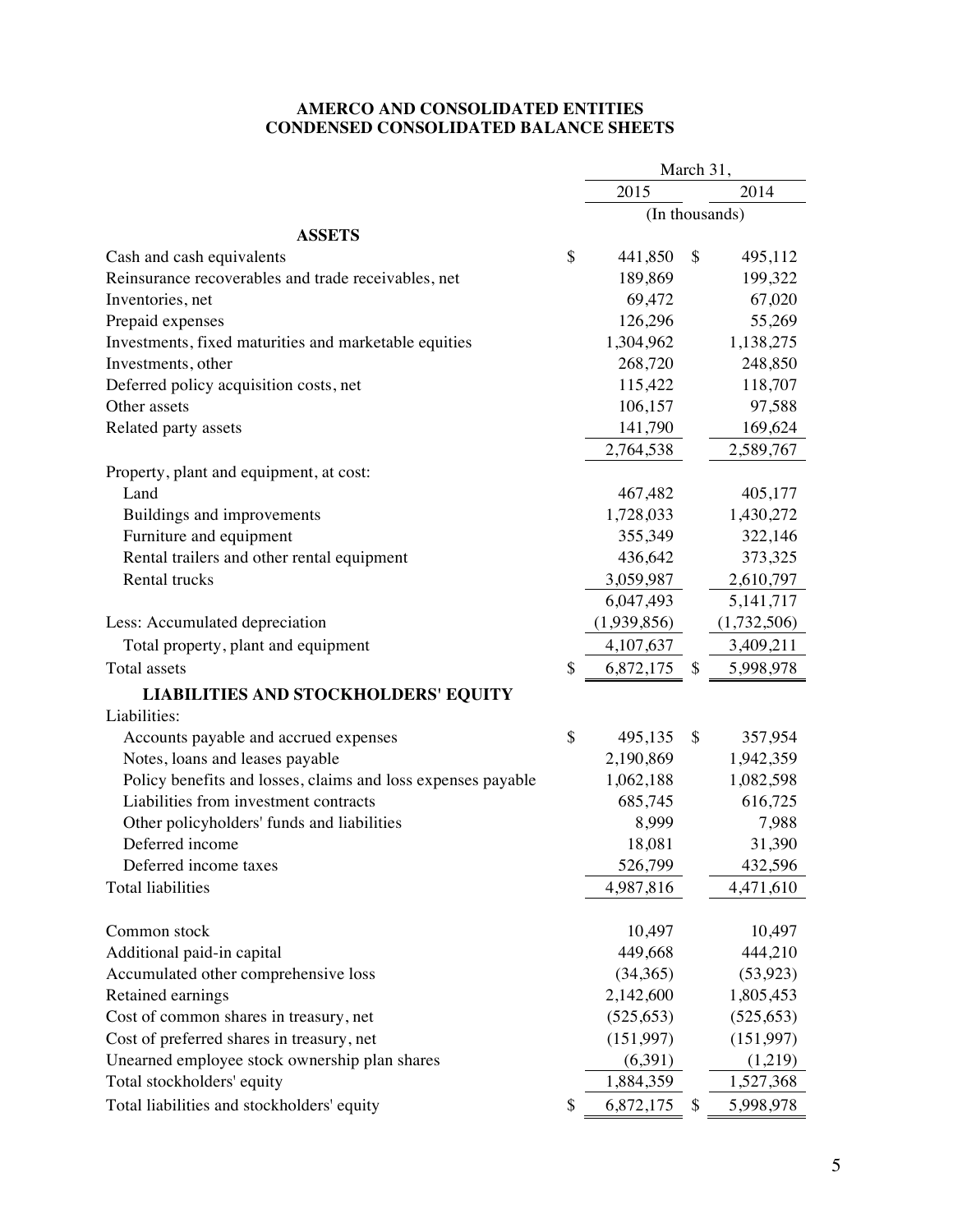#### **AMERCO AND CONSOLIDATED ENTITIES CONDENSED CONSOLIDATED STATEMENTS OF OPERATIONS**

|                                                                                     | Quarter Ended March 31,<br>2015 |                                                    | 2014                    |  |
|-------------------------------------------------------------------------------------|---------------------------------|----------------------------------------------------|-------------------------|--|
|                                                                                     |                                 | (In thousands, except share and<br>per share data) |                         |  |
| Revenues:                                                                           |                                 |                                                    |                         |  |
| Self-moving equipment rentals                                                       | \$                              | 429,967                                            | \$<br>398,636<br>48,003 |  |
| Self-storage revenues                                                               |                                 | 55,513<br>52,574                                   | 51,072                  |  |
| Self-moving and self-storage products and service sales<br>Property management fees |                                 | 6,371                                              | 6,907                   |  |
| Life insurance premiums                                                             |                                 | 40,106                                             | 38,211                  |  |
| Property and casualty insurance premiums                                            |                                 | 10,791                                             | 10,000                  |  |
| Net investment and interest income                                                  |                                 | 21,074                                             | 19,755                  |  |
| Other revenue                                                                       |                                 | 26,334                                             | 29,157                  |  |
| Total revenues                                                                      |                                 | 642,730                                            | 601,741                 |  |
| Costs and expenses:                                                                 |                                 |                                                    |                         |  |
| Operating expenses                                                                  |                                 | 393,448                                            | 311,053                 |  |
| Commission expenses                                                                 |                                 | 48,703                                             | 45,264                  |  |
| Cost of sales                                                                       |                                 | 33,857                                             | 28,939                  |  |
| Benefits and losses                                                                 |                                 | 38,334                                             | 37,447                  |  |
| Amortization of deferred policy acquisition costs                                   |                                 | 6,465                                              | 5,785                   |  |
| Lease expense                                                                       |                                 | 18,848                                             | 23,173                  |  |
| Depreciation, net of (gains) losses on disposals                                    |                                 | 68,238                                             | 68,181                  |  |
| Total costs and expenses                                                            |                                 | 607,893                                            | 519,842                 |  |
| Earnings from operations                                                            |                                 | 34,837                                             | 81,899                  |  |
| Interest expense                                                                    |                                 | (22, 781)                                          | (22, 639)               |  |
| Pretax earnings                                                                     |                                 | 12,056                                             | 59,260                  |  |
| Income tax expense                                                                  |                                 | (2,576)                                            | (20,049)                |  |
| Earnings available to common shareholders                                           | \$                              | 9,480                                              | \$<br>39,211            |  |
| Basic and diluted earnings per common share                                         |                                 | 0.47                                               | \$<br>2.00              |  |
| Weighted average common shares outstanding: Basic and diluted                       |                                 | 19,594,530                                         | 19,571,417              |  |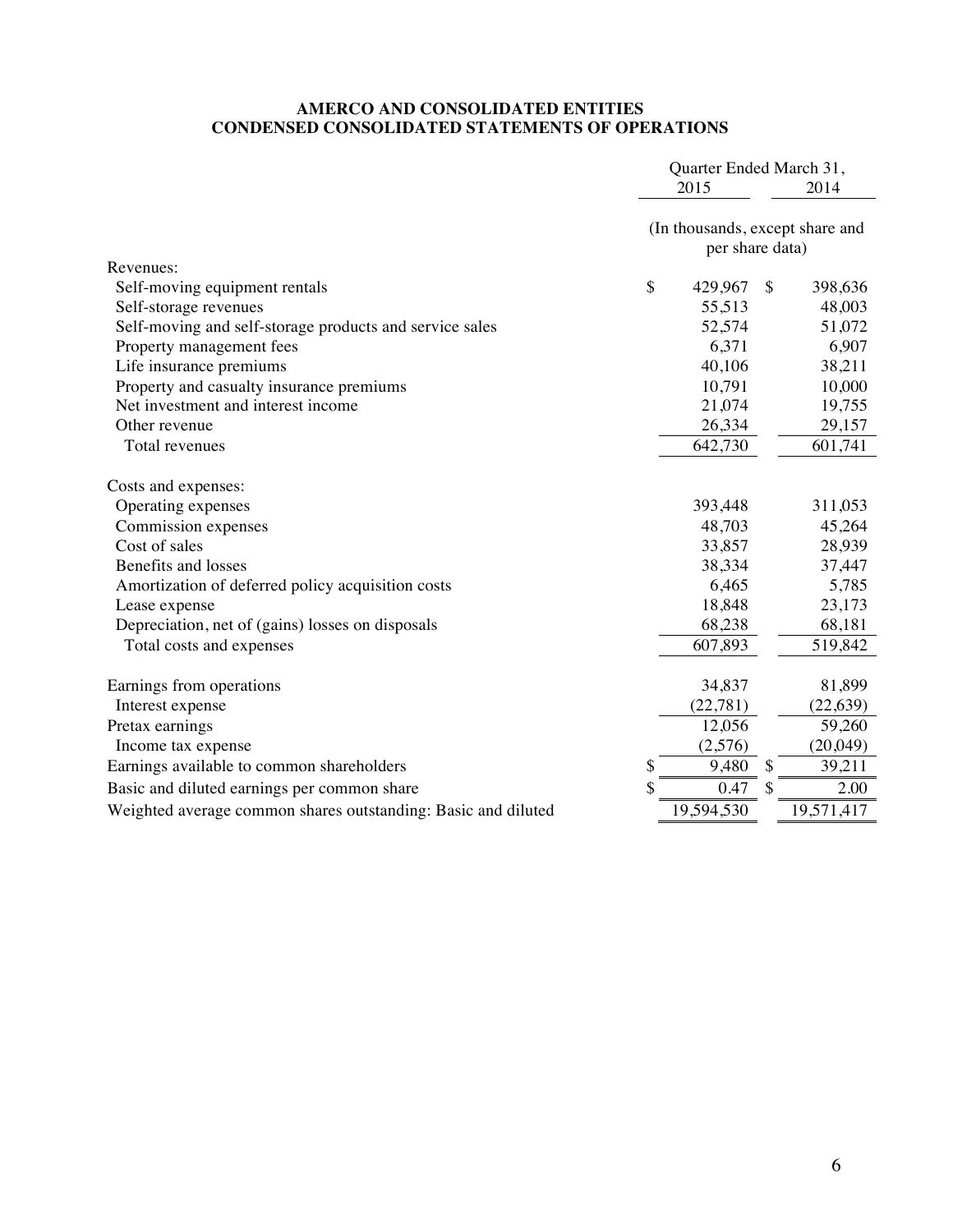## **AMERCO AND CONSOLIDATED ENTITIES CONDENSED CONSOLIDATED STATEMENTS OF OPERATIONS**

|                                                               | Twelve Months Ended March 31,                      |                 |
|---------------------------------------------------------------|----------------------------------------------------|-----------------|
|                                                               | 2015                                               | 2014            |
|                                                               | (In thousands, except share and<br>per share data) |                 |
| Revenues:                                                     |                                                    |                 |
| Self-moving equipment rentals                                 | \$<br>2,146,391                                    | \$<br>1,955,423 |
| Self-storage revenues                                         | 211,136                                            | 181,794         |
| Self-moving and self-storage products and service sales       | 244,177                                            | 234,187         |
| Property management fees                                      | 25,341                                             | 24,493          |
| Life insurance premiums                                       | 156,103                                            | 157,919         |
| Property and casualty insurance premiums                      | 46,456                                             | 41,052          |
| Net investment and interest income                            | 84,728                                             | 79,591          |
| Other revenue                                                 | 160,199                                            | 160,793         |
| Total revenues                                                | 3,074,531                                          | 2,835,252       |
| Costs and expenses:                                           |                                                    |                 |
| Operating expenses                                            | 1,479,409                                          | 1,313,674       |
| Commission expenses                                           | 249,642                                            | 227,332         |
| Cost of sales                                                 | 146,072                                            | 127,270         |
| Benefits and losses                                           | 158,760                                            | 156,702         |
| Amortization of deferred policy acquisition costs             | 19,661                                             | 19,982          |
| Lease expense                                                 | 79,798                                             | 100,466         |
| Depreciation, net of (gains) losses on disposals              | 278,165                                            | 259,612         |
| Total costs and expenses                                      | 2,411,507                                          | 2,205,038       |
|                                                               | 663,024                                            | 630,214         |
| Earnings from operations                                      | (97, 525)                                          |                 |
| Interest expense                                              |                                                    | (92, 692)       |
| Fees and amortization on early extinguishment of debt         | (4,081)                                            |                 |
| Pretax earning                                                | 561,418                                            | 537,522         |
| Income tax expense                                            | (204, 677)                                         | (195, 131)      |
| Earnings available to common shareholders                     | \$<br>356,741                                      | \$<br>342,391   |
| Basic and diluted earnings per common share                   | \$<br>18.21                                        | \$<br>17.51     |
| Weighted average common shares outstanding: Basic and diluted | 19,586,633                                         | 19,558,758      |
| ###                                                           |                                                    |                 |